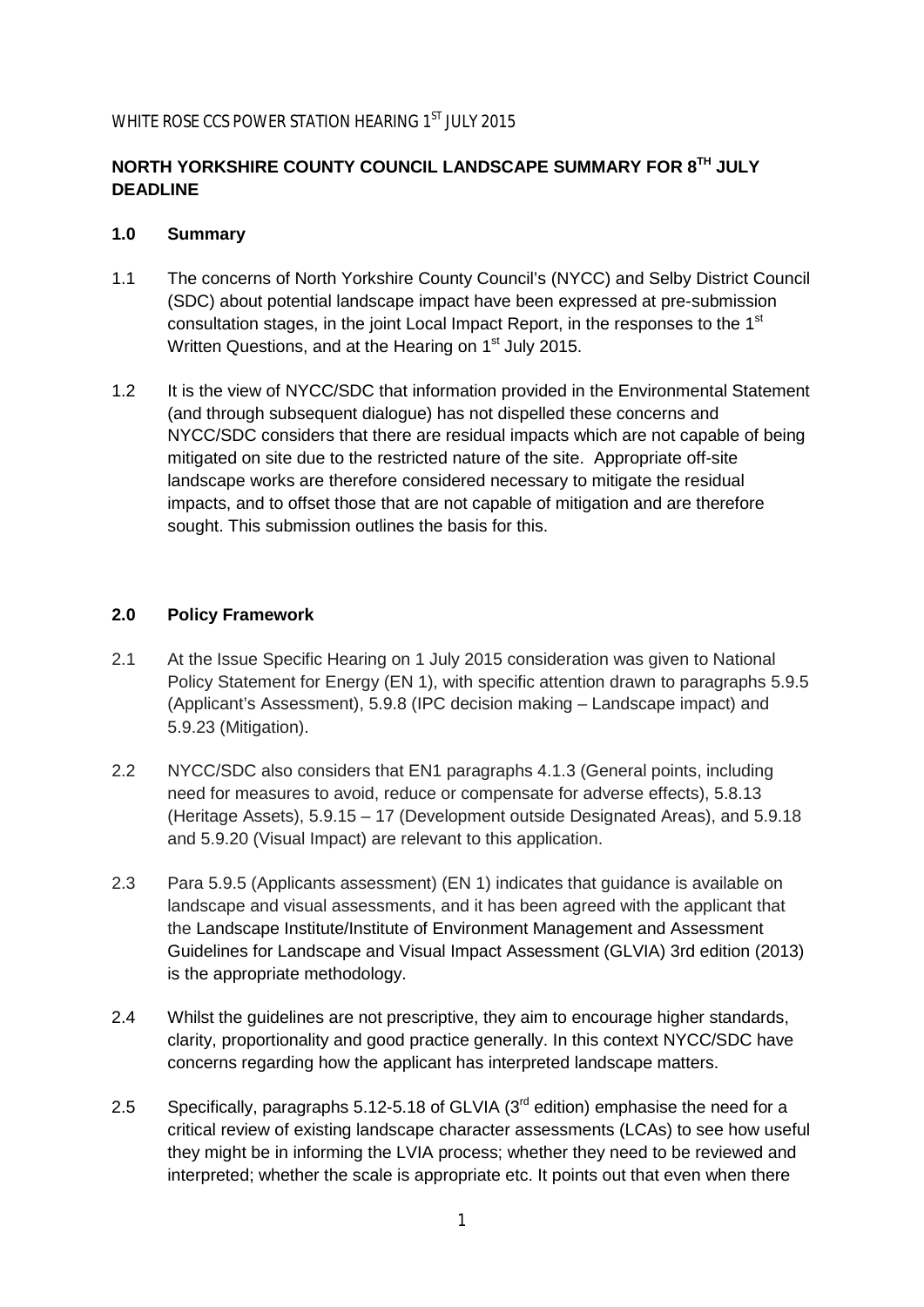are existing LCAs, 'it is still likely that it will be necessary to carry out specific and more detailed surveys of the site itself and perhaps its immediate setting or surroundings'.

#### **3.0 Defining the Issues**

- 3.1 The Drax Priory/Drax Abbey Farm 'island' lies immediately adjacent to the proposed raised platform and power station development with only the diverted PROW providing a linear viewpoint in between (Figure 6). Appropriate mitigation would ideally include the retention of an open floodplain landscape buffer but there is no opportunity for this within the site. NYCC/SDC believe, however, that there are opportunities for off-site mitigation of the impact of the project during its construction and operation.
- 3.2 A key issue to NYCC/SDC in landscape terms is therefore the loss of the existing open floodplain buffer which at present gives the Drax Priory/Drax Abbey Farm/former country house historic landscape site its legibility as an 'island'. The relationship between the former Augustinian Priory and its topography and natural features is mentioned a number of times in the Scheduled Monument listing description (see Appendix Figure 1 showing the site in 1853 with the WRCCS site 'subject to flood' and Figure 2 showing the an aerial photo of the site with the EA zone 2 floodplain and proposed power station superimposed, with SM list entry extracts below). The above-ground features associated with the former Drax Abbey country house and farm are the most visible features on this 'island' in the present day (see Appendix Figures 3a showing the 1890  $1<sup>st</sup>$  edition OS map and Figure 3b with areas affected by development added, also Figure 4: 1958 map showing Drax Abbey house and Figure 5 showing images of the house). From the landscape perspective the character of the Drax Priory/Drax Abbey Farm site is the sum of all its past and present attributes as perceived by people, including their individual associations, knowledge and memories, which the designated heritage assets and more recent land uses all make a contribution to.
- 3.3 NYCC/SDC acknowledge the role of Historic England in the planning process., However, NYCC/SDC have a different role in assessing landscape impact. Guidance issued by Historic England is useful to NYCC/SDC in this role when considering the wider landscape impact of the proposed development. NYCC/SDC have assessed the proposed development using HE's guidance from the Authorities' own perspective.
- 3.4 Historic England's current guidance (The Setting of Heritage Assets: Historic Environment Good Practice Advice in Planning Note 3 March 2015) makes it clear on page 4 under 'Cumulative change' that where significance has already been compromised by unsympathetic development affecting its setting, to accord with NPPF policies, consideration *still* needs to be given to whether additional change will further detract from the significance. In this case, although Historic England has not judged the impact on the scheduled monument with its buried archaeology to be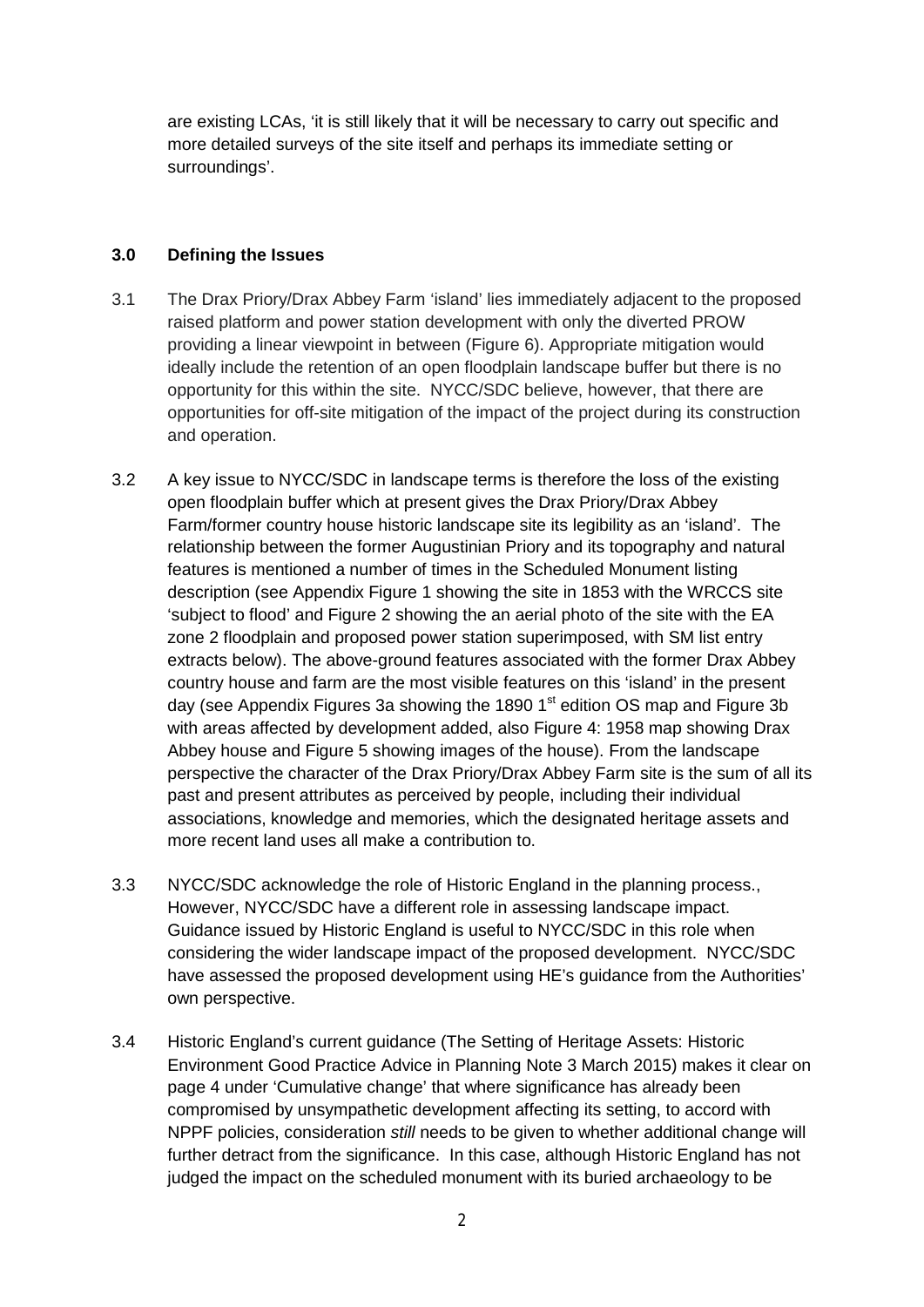significant, it is the view of NYCC/SDC that there will be substantial negative change which will further sever the link between the historic landscape and its original setting. The Historic England guidance, under 'Buried assets and setting' on page 4 advises that buried remains may '"retain a presence in the landscape and, like other heritage assets, have a setting". There may be scope for some positive change which would enhance the significance of the asset to help offset the adverse impact through conservation, restoration, enhancement of views etc. The Historic England advice states under 'Appreciating setting' that significance is not dependent on the numbers of people visiting a heritage asset, but that "the potential for appreciation of significance may increase once it is interpreted or mediated in some way" or if access becomes possible. These are also possible through a future off-site landscape strategy and associated works.

3.5 Another key issue is that in many views, particularly from the north and east, the proposed power station will intrude into the open landscape of the River Ouse floodplain and will contribute to the incremental industrialisation of the wider landscape. Locally, it will result in an additional adverse visual impact on the amenity of recreational user of PROWs, including the Trans Pennine Trail, and on local minor roads, as well as on some residential properties. NYCC considers that the magnitude and significance of the visual impact on selected viewpoints may have been under-estimated as the findings do not differ much from the assessment of the impact of the former Ouse Renewable Energy Project where the main plant was very much smaller than the WRCCS development (see Appendix Figure 6). There may also be an under-estimate of impact because of the cumulative effects of sequential views from linear viewpoints and too much reliance on summer vegetation, and on backgrounding by the existing power station when in some views, illustrated by viewpoint 1 (Barmby Barrage), viewpoint 2 (Trans Pennine Trail) and viewpoint 14 (Pear Tree Avenue). The development would be seen as both dissimilar and geographically separated, with its magnitude in relation to the existing power station increased by proximity.

#### **4.0 Interpretation of Policy**

- 4.1 NYCC/SDC consider that the Environmental Statement does not provide sufficient assessment at the more detailed scale, and therefore considers that the conclusions from the evaluation of impact on landscape character are flawed. The setting of the Drax Priory/Drax Abbey Farm site depends on the retention of a flood plain with legibility as an 'island'. NYCC/SDC do not consider that the LVIA has picked up this issue due to not refining the LCA.
- 4.2 NYCC/SDC's assessment is that adverse landscape character effects will occur which will not be capable of being fully mitigated within the site. There is also an amenity issue because of the diversion of PROW 35.47/6/1 from which the Drax Priory/Drax Abbey Farm 'island' can currently be viewed across open floodplain farmland. The view of NYCC/SDC is based on detailed assessment drawn from site visits, Environment Agency floodplain evidence, old map evidence, and Historic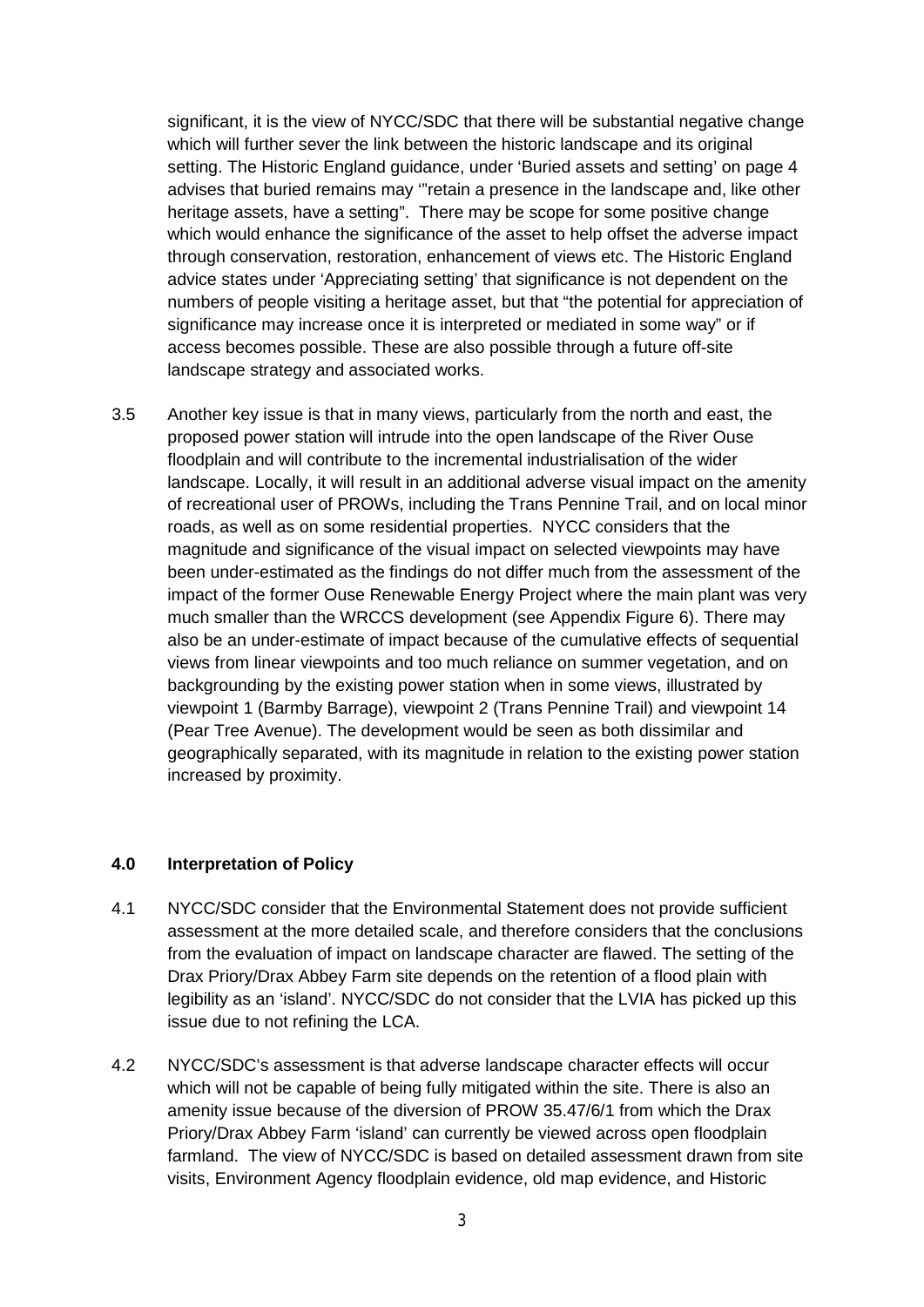England scheduled monument listing description. Elsewhere the impact on views across the open floodplain of the River Ouse may have been under-estimated.

4.3 NYCC/SDC's conclusion (as expressed in its LIR) is that there are clearly adverse effects on the landscape that have not been adequately assessed in the LVIA, and that these need to be addressed through the application process.

#### *EN1- Overarching National Policy Statement for Energy*

- 4.4 Para 5.9.8 (Landscape Impact) accepts that virtually all nationally significant energy infrastructure projects will have effects on the landscape. The policy does, however, support assessment of local landscape character and quality and its capacity to accommodate change and expects that harm will be minimised and reasonable mitigation will be provided where possible and appropriate. This does not exclude offsite works (see comments in relation to para 5.9.23 below).
- 4.5 Para 5.9.15-16 (Scale and construction impacts) It is acknowledged that the national benefits of the project may outweigh the adverse impact on the local and wider landscape. NYCC/SDC, however, remain of the view that there will be both operational impacts, and substantial construction impacts over a potentially extended period. NYCC/SDC consider that the 5 year anticipated length and separate, but associated, land raising and CCS pipeline construction operations must also be borne in mind, which may be sequential, consecutive or overlapping. The residual adverse landscape impacts during the operational period are not likely to be reversed within any known timescale.
- 4.6 Para 5.9.17 (Design) NYCC/SDC consider that the landscape character assessment in the Environmental Statement has been broad and not project-specific, with inadequate attention paid to local landscape sensitivity, and the constrained site and design of the development has not allowed for adequate mitigation of impacts on local landscape character. The intention of this paragraph of EN-1 is not to exclude mitigation through off-site works.
- 4.7 Para 5.9.18 (Visual impact). Landscape is concerned with the relationships between people and place, and includes perceptual and experiential aspects as well as purely visual. Noise and disturbance are also part of the landscape impact on receptors around the WRCCS site. Even if the benefits of the WRCCS are considered to outweigh the landscape impacts, overall there is potential for reducing perceptions of impact, as well as screening views, through utilising opportunities available off-site.
- 4.8 Para 5.9.23 (Landscape and visual mitigation) advises that off-site landscaping may be appropriate to mitigate the impact on the landscape. NYCC/SDC are of the view that the applicant has not fully considered the need for off-site mitigation works, despite the acknowledgement that on-site mitigation can only be effective in mitigating views of lower-level infrastructure within the Order limits.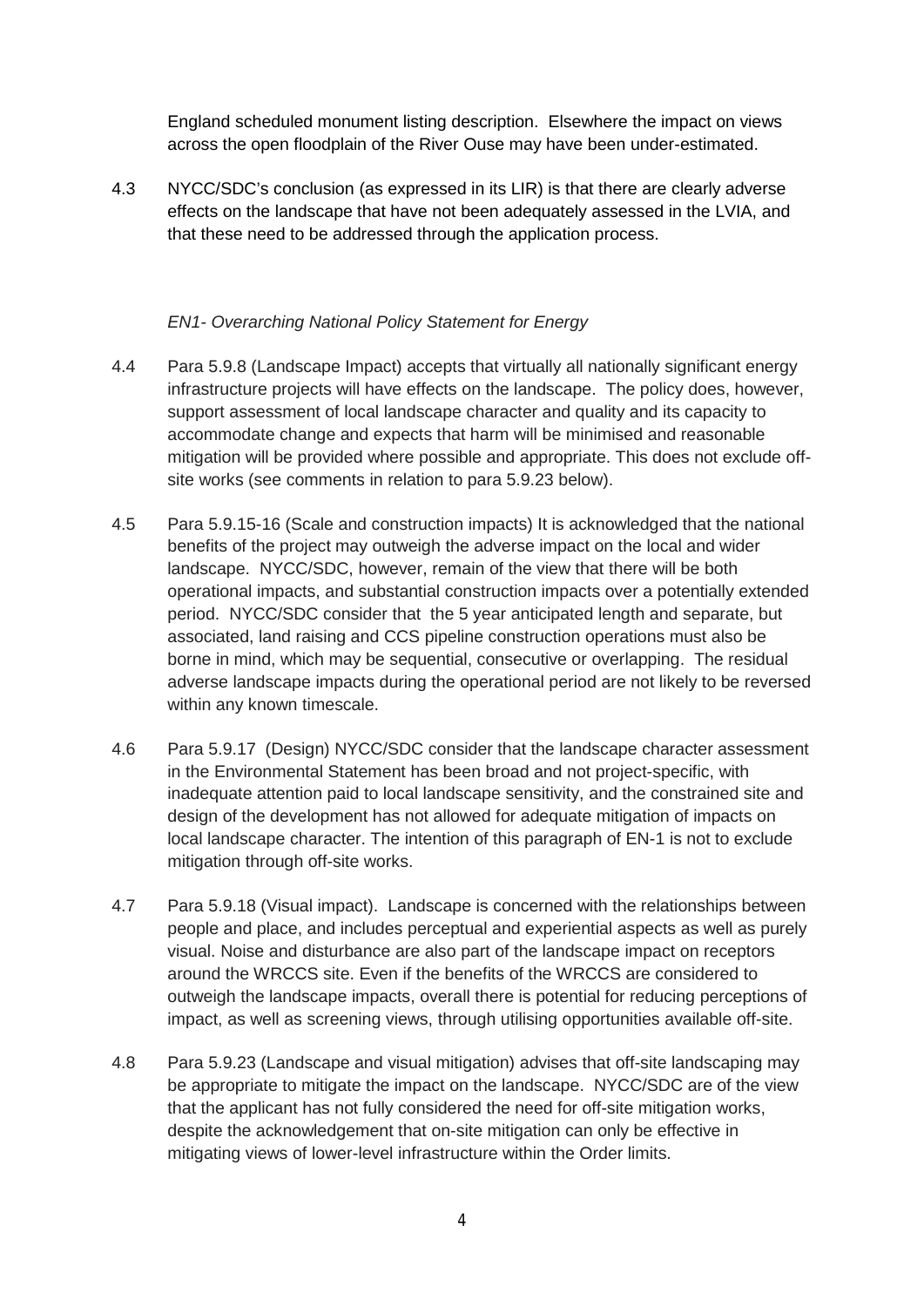- 4.9 Even with an acceptable Landscape and Biodiversity Framework Plan for the application site, given the constrained space generally within the site boundaries, and in particular the change in levels adjacent to the subtly raised topography of the wider Drax Priory/Drax Abbey Farm 'island', it is not anticipated that NYCC/SDC's concerns can be alleviated without additional off site mitigation. NYCC/SDC remain of the view that off-site mitigation is needed as set out in the LIR.
- 4.10 Based on the evidence from our assessment of the landscape effects, an area of search for off-site mitigation has been identified, and is shown in Appendix Figure 7. This includes the Drax Priory/Drax Abbey Farm site and immediate setting of the WRCCS development, as well as key viewpoints from sensitive locations in the wider landscape. It also links with green infrastructure corridors of regional and local significance which will add to the value of proposed on-site mitigation. There are opportunities within this area of search to strengthen landscape character and to increase the screening effects of trees in the landscape.
- 4.11 An example is given in the policy of filling in gaps in existing tree and hedge lines to mitigate the impact when viewed from a more distant vista. This is only an example and NYCC/SDC feel that the applicant's interpretation of this paragraph is very prescriptive and does not allow for other solutions. NYCC/SDC feel that their interpretation and suggested proposals for off-site mitigation are supported in policy terms. In this case it is suggested that the existing trees associated with the former country house already provide partial screening to views of the site and also enhance the local landscape in the vicinity of the public footpath. NYCC/SDC consider that there may be potential in the context of this policy to reinforce this benefit and to improve the landscape experience in the area (particularly for users of the public footpath), through restoration of the former 'designed' landscape (subject to survey and research). This will be of increased value in the context of the urbanising effect of the development close to the project site boundary and the footpath.
- 4.12 Para 5.10.20 (Green infrastructure mitigation) supports improvement of the green infrastructure network in the vicinity of the site. The site lies within the River Ouse corridor of regional significance and is directly opposite the managed Derwent Valley project. Figure 7 shows some of the existing initiatives and projects in the vicinity and others are mentioned in the LIR.
- 4.13 Para 5.8.13 (Historic environment) mentions the desirability of sustaining and, where appropriate, enhancing the significance of heritage assets, the contribution of their settings and the positive contribution they can make to sustainable communities and economic vitality. These would include the remnants of the Drax Priory and the former country house and its setting. The mitigation being sought will help to offset the loss of the open floodplain setting of the Drax Priory/Drax Abbey Farm site.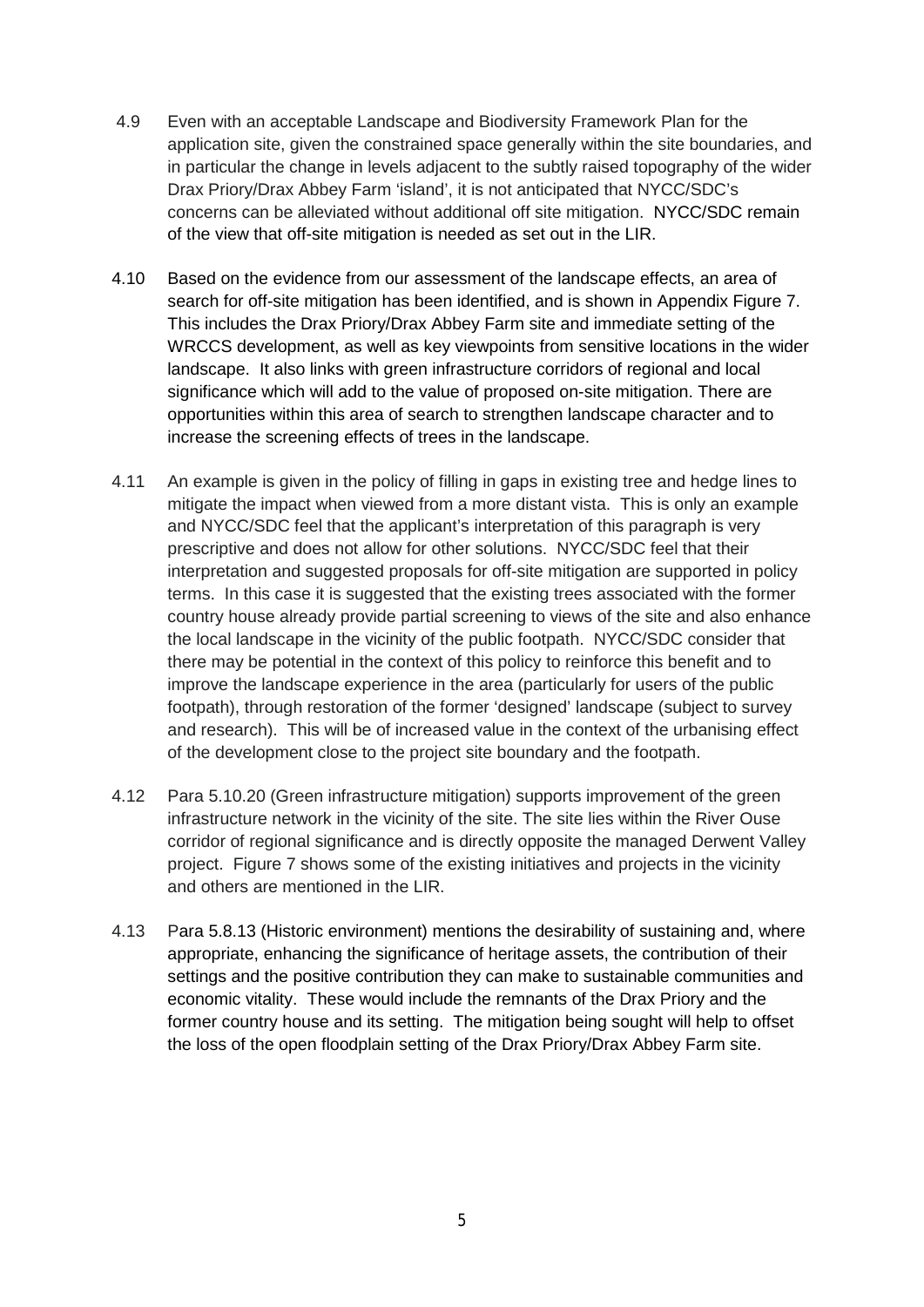#### **5.0 Mitigation Required**

- 5.1 NYCC remains of the view that off-site mitigation/compensation is needed as set out in the LIR.
- 5.2 Following discussions with the applicant that have taken place to date, consideration has been given to the landscape opportunities that could be available as part of the off-site ecological mitigation at Barlow Common and Skerne wetlands. While the opportunities at these sites are welcomed from an ecological perspective, they are considered to provide only limited opportunity for effective landscape mitigation, in part due to their location some distance from the application site. NYCC/SDC do not therefore consider this approach is to be suitable for mitigating/compensating the landscape effects.
- 5.3 NYCC/SDC consider that further discussions with the Applicant about the need for further off-site mitigation as suggested above would assist, to ensure that the remaining landscape character in this area can be strengthened. The aim would be to carry out works within the wider landscape to maximise reductions in visual impact whilst strengthening existing landscape character. NYCC/SDC consider that there are a number of ways in which off-site mitigation can be secured.
- 5.5 A current project being considered from the list of other potential projects in the LIR is based around the Drax Priory/Drax Abbey Farm site for which further survey and research and a conservation management plan is initially needed. The project could potentially be delivered through an extension to the existing Yorkshire Gardens Trust Selby Research and Recording Project, with input from Historic England. For the wider area, a steering group is already in place for the Selby Local Nature Partnership Priority Area within which the WRCCS site sits. The wider area of search for the Landscape Project also overlaps with the existing Lower Derwent Valley Project and generally the opportunity to work with other partners including landowners, the YWT, the EA and local IDB could increase the potential benefits of the s106 contribution.
- 5.5 NYCC/SDC feel that a S106 Agreement would be an appropriate mechanism to deliver the off-site landscape mitigation.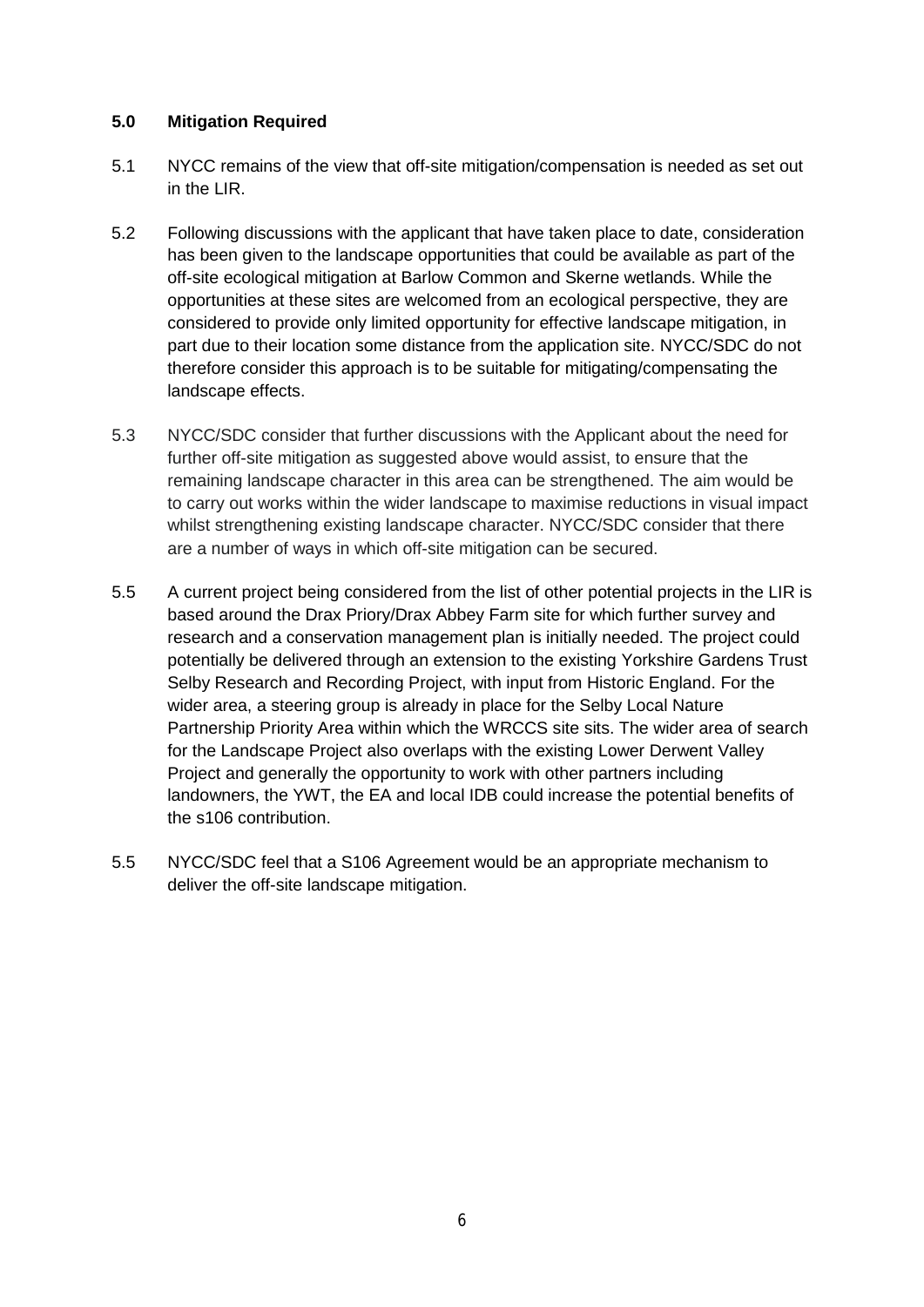#### **APPENDIX**

# **Figure 1 The Drax Priory/Drax Abbey (country house and farm) 'island' in 1853, showing the contrast with open farmland subject to flooding**

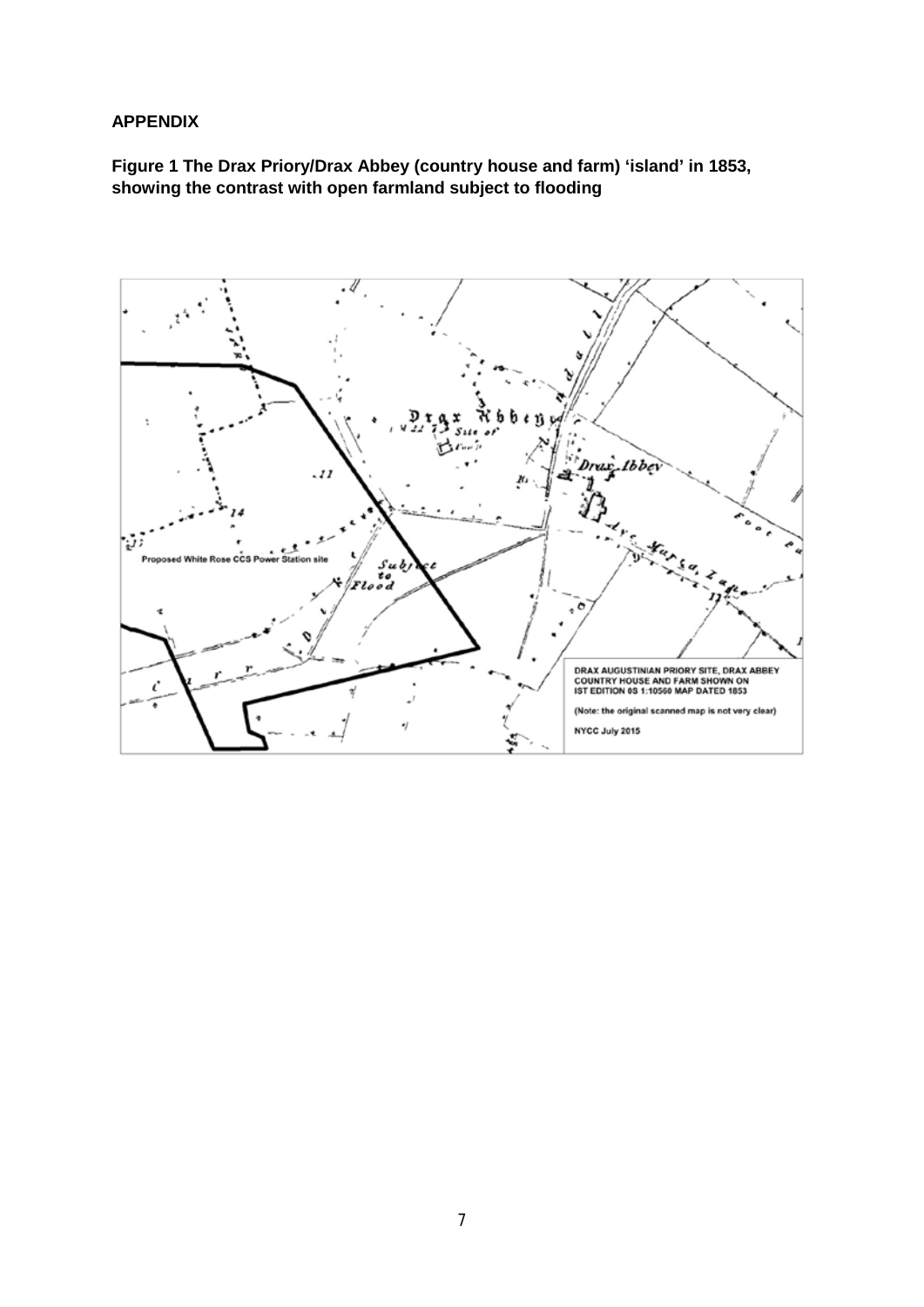**Figure 2 The Drax Priory/Drax Abbey Farm 'island' shown on aerial photo (c2000) with current zone 2 floodplain superimposed, showing how its open buffer will be lost.**

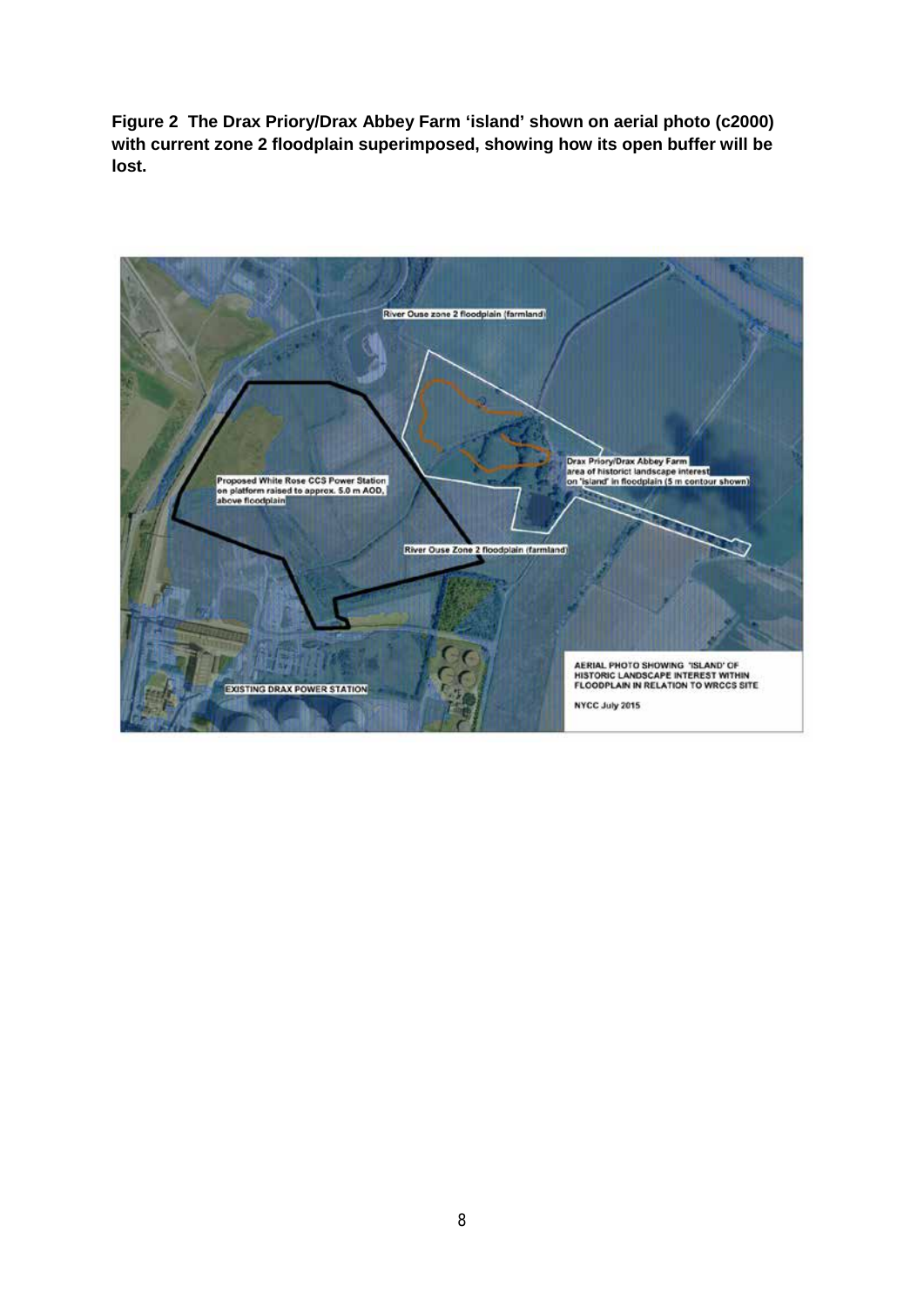#### EXTRACTS FROM DRAX AUGUSTINIAN SCHEDULED MONUMENT LIST ENTRY

"Significant buried archaeological remains of Drax Augustinian priory are considered to survive across the **island** of high ground."

"The monument includes buried and earthwork remains of an Augustinian priory sited on an **island** of high ground which is now partly occupied by Drax Abbey Farm, just south of the River Ouse."

"William, who was a major landowner and held the manor of Drax, granted an **island**  in the marsh known as Hallington and Middleholme for a priory of Augustinian canons dedicated to St Nicholas."

"Drainage works have converted the marsh into farmland, with the original **island**  granted to the Augustinians now standing around 3m to 4m above the surrounding area. This high ground is orientated WNW to ESE and is at most 7m above sea level, typically only 4-5m. The priory is thought to have occupied all of this **island**, with buildings located within a precinct enclosure."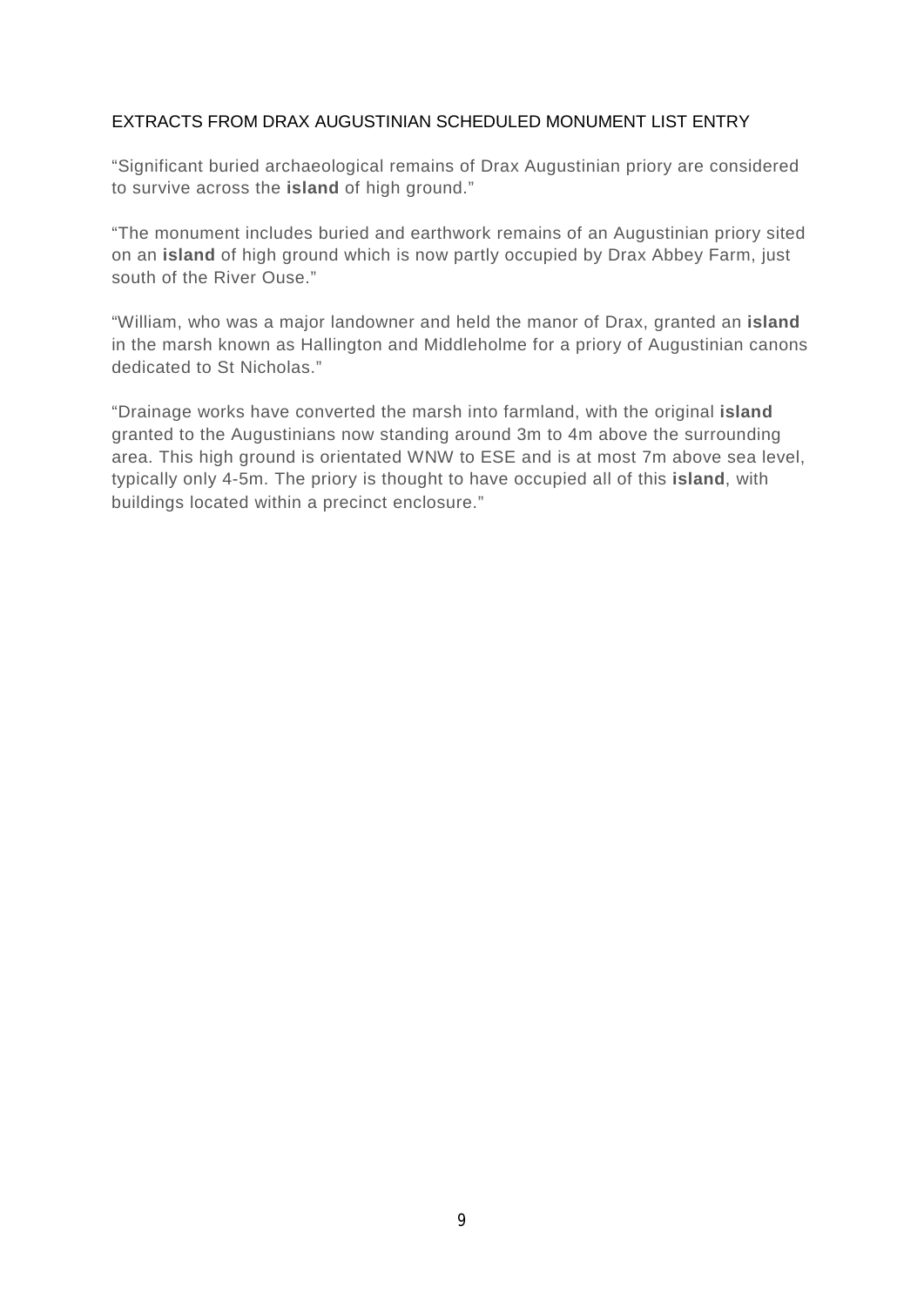**Figure 3a 1st edition 1:2500 map dated 1890 showing Drax Abbey country house and associated landscape features, some of which are still present or could be restored**

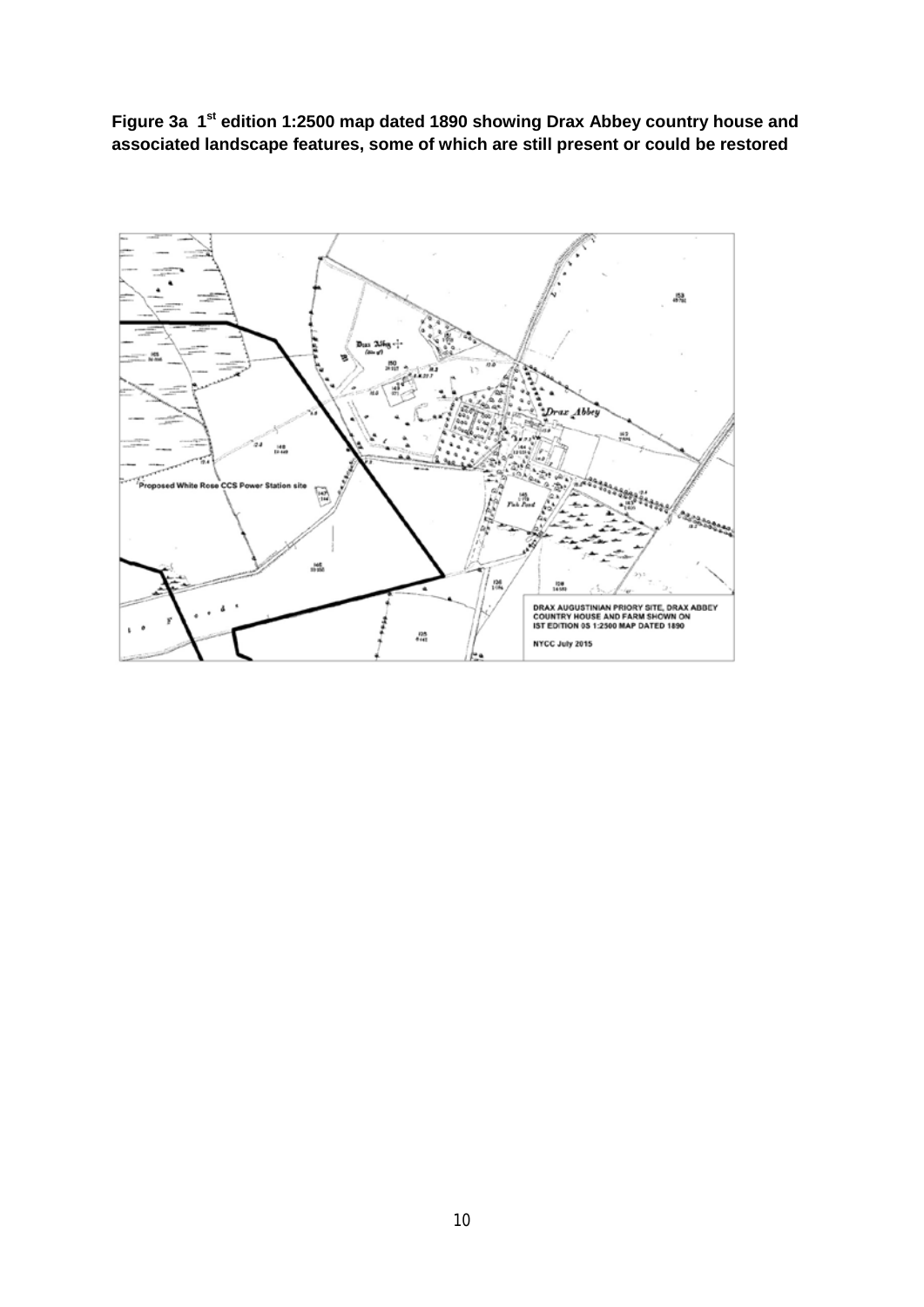Figure 3b 1<sup>st</sup> edition 1:2500 map dated 1890 with proposed WRCCS power station and **temporary construction and laydown areas superimposed showing their proximity to Drax Priory/Drax Abbey country house**

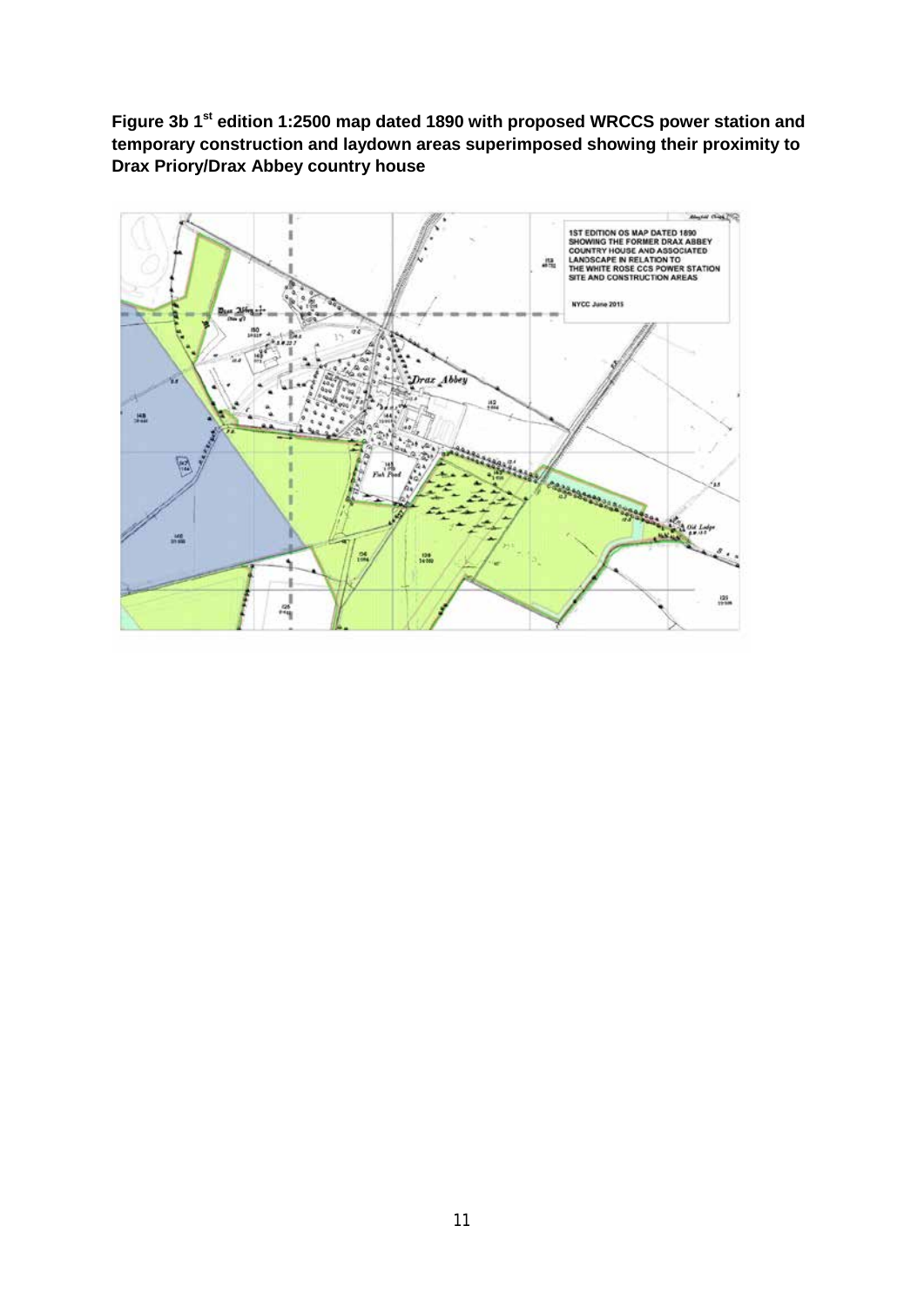**Figure 4 Epoch 5 1:10,000 scale map dated 1958 showing Drax Abbey country house still within open landscape** 

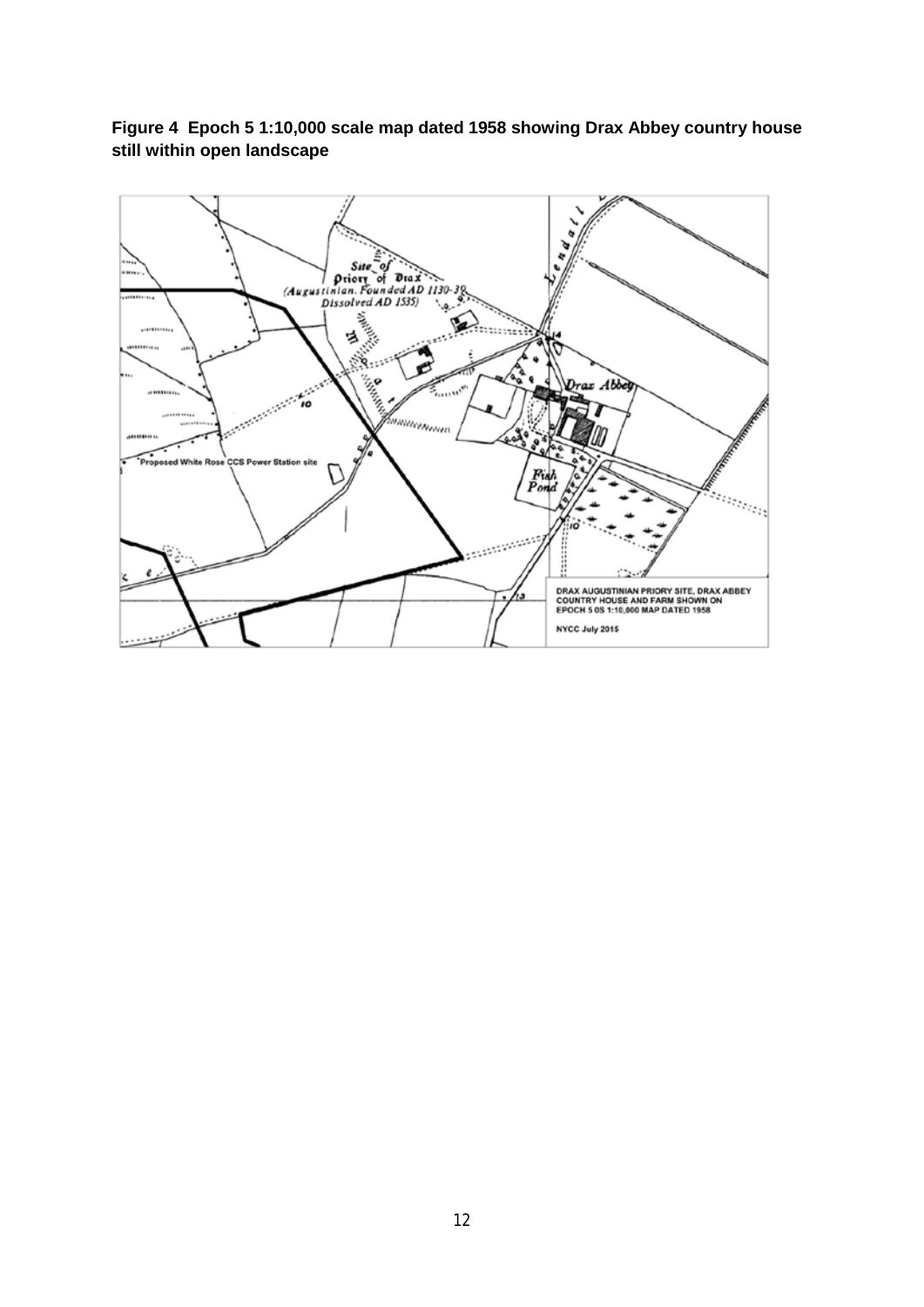**Figure 5 Images of the former Drax Abbey country house (of local landscape importance rather than of archaeological significance)**



*View of Drax Abbey c.1930, framed by young/mature trees with the lake (still existing) and landing stage for small boats*

*(*From<http://www.drakesfamily2.webspace.virginmedia.com/id64.htm> )



*Photograph from Lost Heritage website showing Drax Abbey country house c 1950 (demolished in the 1950s)*(See **[http://www.lostheritage.org.uk/graphics/houses/lh\\_yorkshire\\_draxabbey\\_fs.jpg](http://www.lostheritage.org.uk/graphics/houses/lh_yorkshire_draxabbey_fs.jpg)**)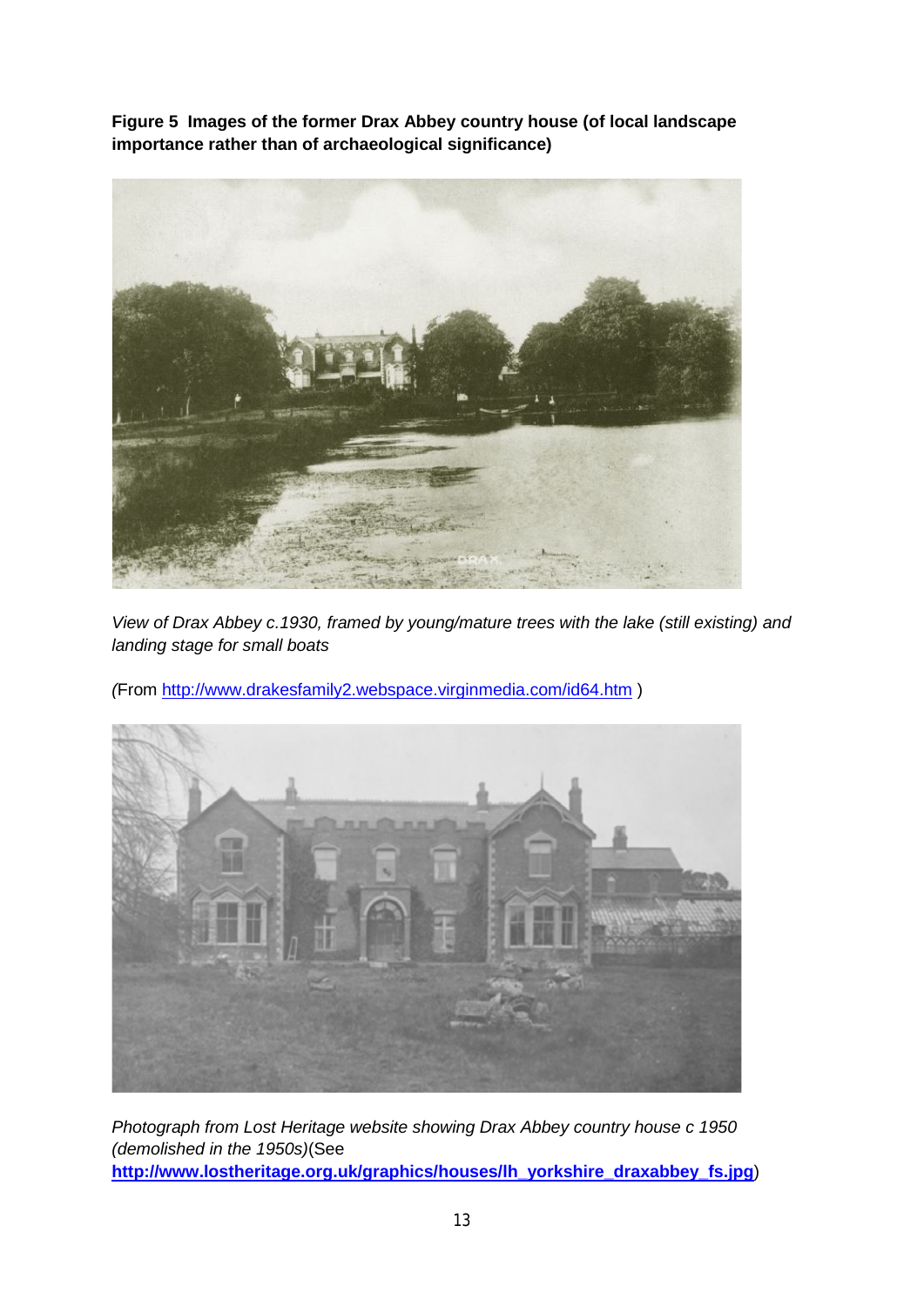**Figure 6: Extent of currently proposed White Rose CCS development (grey area) with former Ouse Renewable Energy Plant main plant area (red outline) showing disparity in scale, not taken sufficiently into account in the LVIA.**